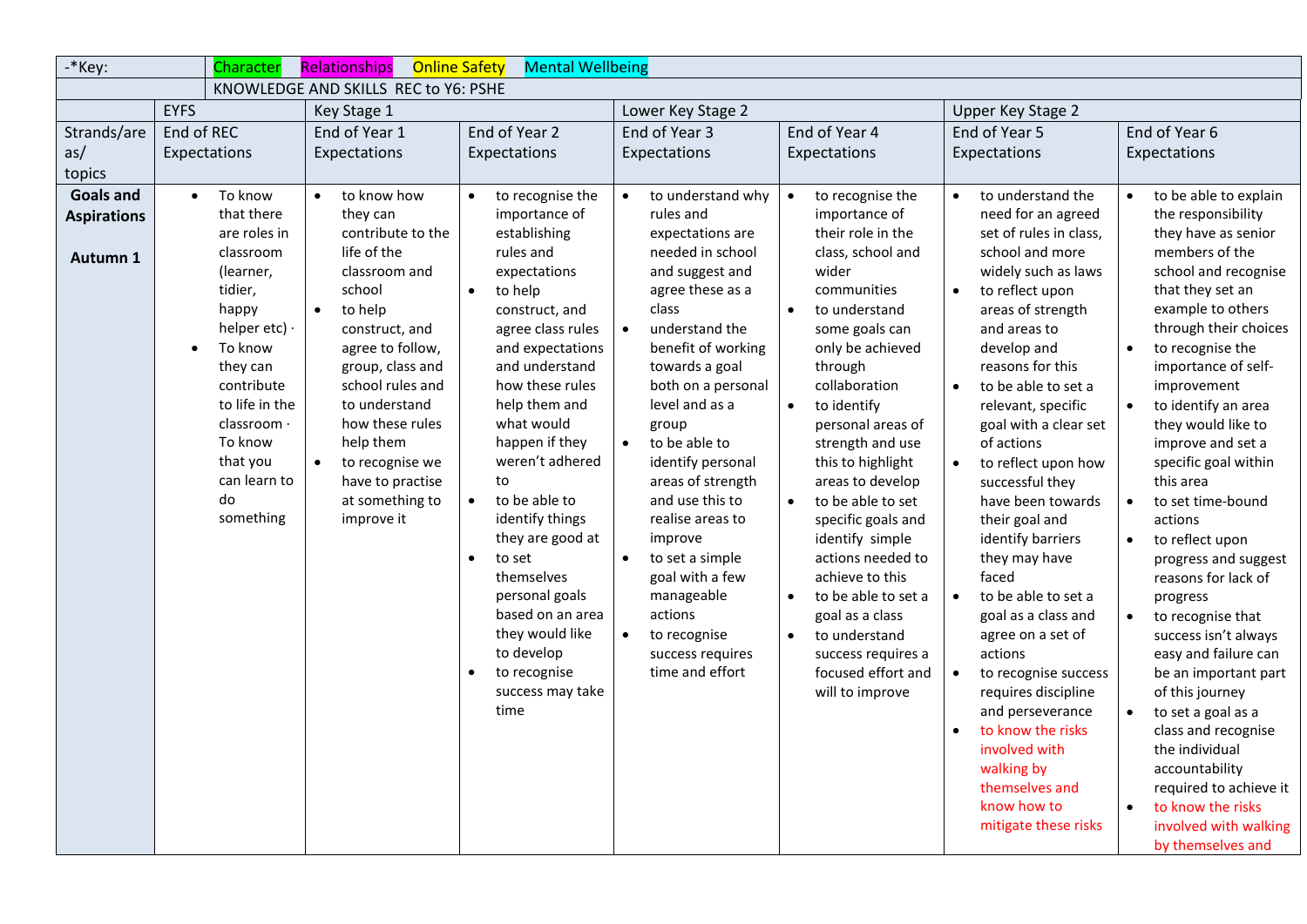|                        |                                                                                                                                                                                                                                                                                                   |                                                                                                                                                                                                                                                                                                                                                                                                                                                                                                                                                                                                                                                                                                  |                                                                                                                                                                                                                                                                                                                                                                                                                                                                                                                                                                                                                                                                                                                                                  |                                                                                                                                                                                                                                                                                                                                                                                                                                                                                                                                                                                                                                                                                                                                                                                                                                   |                                                                                                                                                                                                                                                                                                                                                                                                                                                                                                                                                                                                                                             |                                                                                                                                                                                                                                                                                                                                                                                                                                                                                                                                                                                                                                                                                                            | know how to<br>mitigate these risks                                                                                                                                                                                                                                                                                                                                                                                                                                                                                                                                                                                                                                                                                                                                                                                                                      |
|------------------------|---------------------------------------------------------------------------------------------------------------------------------------------------------------------------------------------------------------------------------------------------------------------------------------------------|--------------------------------------------------------------------------------------------------------------------------------------------------------------------------------------------------------------------------------------------------------------------------------------------------------------------------------------------------------------------------------------------------------------------------------------------------------------------------------------------------------------------------------------------------------------------------------------------------------------------------------------------------------------------------------------------------|--------------------------------------------------------------------------------------------------------------------------------------------------------------------------------------------------------------------------------------------------------------------------------------------------------------------------------------------------------------------------------------------------------------------------------------------------------------------------------------------------------------------------------------------------------------------------------------------------------------------------------------------------------------------------------------------------------------------------------------------------|-----------------------------------------------------------------------------------------------------------------------------------------------------------------------------------------------------------------------------------------------------------------------------------------------------------------------------------------------------------------------------------------------------------------------------------------------------------------------------------------------------------------------------------------------------------------------------------------------------------------------------------------------------------------------------------------------------------------------------------------------------------------------------------------------------------------------------------|---------------------------------------------------------------------------------------------------------------------------------------------------------------------------------------------------------------------------------------------------------------------------------------------------------------------------------------------------------------------------------------------------------------------------------------------------------------------------------------------------------------------------------------------------------------------------------------------------------------------------------------------|------------------------------------------------------------------------------------------------------------------------------------------------------------------------------------------------------------------------------------------------------------------------------------------------------------------------------------------------------------------------------------------------------------------------------------------------------------------------------------------------------------------------------------------------------------------------------------------------------------------------------------------------------------------------------------------------------------|----------------------------------------------------------------------------------------------------------------------------------------------------------------------------------------------------------------------------------------------------------------------------------------------------------------------------------------------------------------------------------------------------------------------------------------------------------------------------------------------------------------------------------------------------------------------------------------------------------------------------------------------------------------------------------------------------------------------------------------------------------------------------------------------------------------------------------------------------------|
| Friendship<br>Autumn 1 | to explain how<br>$\bullet$<br>they can<br>approach<br>building new<br>friendships<br>to understand<br>$\bullet$<br>and recognise<br>friendly<br>behaviours<br>to be able to<br>$\bullet$<br>talk about what<br>makes a good<br>friend<br>to talk about<br>$\bullet$<br>how to solve a<br>problem | $\bullet$<br>to communicate<br>their feelings to<br>others, to<br>recognise how<br>others show<br>feelings and how<br>to respond<br>to recognise that<br>their behaviour<br>can affect other<br>people<br>to recognise<br>$\bullet$<br>what is fair and<br>unfair, kind and<br>unkind, what is<br>right and wrong<br>to recognise<br>when people are<br>being unkind<br>either to them or<br>others, how to<br>respond, who to<br>tell and what to<br>say<br>to suggest ways<br>$\bullet$<br>of being a good<br>friend<br>to share their<br>opinions on<br>things that<br>matter to them<br>and explain their<br>views through<br>discussions with<br>one other<br>person and the<br>whole class | to recognise<br>$\bullet$<br>ways in which<br>they are all<br>unique;<br>understand that<br>there has never<br>been and will<br>never be another<br>'them'<br>to identify ways<br>in which we are<br>the same as all<br>other people;<br>what we have in<br>common with<br>everyone else<br>to identify and<br>$\bullet$<br>respect the<br>differences and<br>similarities<br>between people<br>to recognise<br>$\bullet$<br>positive effects<br>friends have on<br>our lives and the<br>potential<br>negative effects<br>of not having<br>friends<br>to recognise<br>$\bullet$<br>simple qualities a<br>friend should<br>possess;<br>kindness,<br>support etc.<br>to offer<br>$\bullet$<br>constructive<br>support and<br>feedback to<br>others | to recognise and<br>$\bullet$<br>respond<br>appropriately to a<br>wider range of<br>feelings in others<br>$\bullet$<br>to recognise what<br>constitutes to<br>positive, healthy<br>relationship and<br>develop the skills<br>to establish and<br>maintain positive<br>and healthy<br>relationships<br>$\bullet$<br>that differences<br>and similarities<br>between people<br>arise from a<br>number of factors,<br>including family,<br>cultural, ethnic,<br>racial and religious<br>diversity, age, sex,<br>gender identity<br>and disability<br>$\bullet$<br>to understand the<br>importance of<br>respecting and<br>accepting these<br>differences and<br>how friendships<br>can exist<br>irrespective of<br>these differences<br>to recognise online<br>$\bullet$<br>friendships are<br>different to real<br>life friendships | to understand<br>$\bullet$<br>the nature of<br>friendships and<br>the necessary<br>ingredients<br>needed to make<br>a friendship<br>work:<br>compromise,<br>time, effort<br>understanding<br>etc.<br>to recognise that<br>friendships can<br>be damaged and<br>what to do in<br>order to<br>maintain and re-<br>build a<br>relationship<br>(piggy bank<br>analogy)<br>to recognise<br>signs of an<br>unhealthy<br>relationship and<br>suggest ways of<br>dealing with this<br>to explain how<br>their actions<br>affect<br>themselves and<br>others<br>to explain how<br>online<br>friendships are<br>different to real<br>life friendships | to identify the<br>$\bullet$<br>qualities of a good<br>friend and the<br>importance of these<br>qualities upon the<br>strength of your<br>relationship<br>to reflect upon how<br>$\bullet$<br>well they<br>demonstrate and<br>maintain healthy<br>friendships<br>$\bullet$<br>to recognise<br>difficult situations<br>that may arise<br>between friends, for<br>example jealousy,<br>disagreements, and<br>suggest ways to<br>respond to this<br>to suggest ways to<br>$\bullet$<br>re-build a friendship<br>which may have<br>been damaged<br>to explain the<br>$\bullet$<br>difference between<br>online and real life<br>friendships and<br>understand how to<br>interact with online<br>friends safely | $\bullet$<br>to give examples of<br>how to build,<br>maintain and repair<br>friendships by<br>drawing upon their<br>own examples (piggy<br>bank analogy)<br>to recognise ways in<br>$\bullet$<br>which a relationship<br>can be unhealthy and<br>whom to talk to if<br>they need support<br>to recognise peer<br>$\bullet$<br>pressure and suggest<br>ways of responding<br>to it<br>to listen and respond<br>$\bullet$<br>respectfully to a wide<br>range of people, to<br>feel confident to<br>raise their own<br>concerns, to<br>recognise and care<br>about other people's<br>feelings and to try to<br>see, respect and if<br>necessary<br>constructively<br>challenge others'<br>points of view<br>to be able to explain<br>$\bullet$<br>what a healthy or<br>unhealthy online<br>friendship looks like<br>and how to manage<br>this appropriately |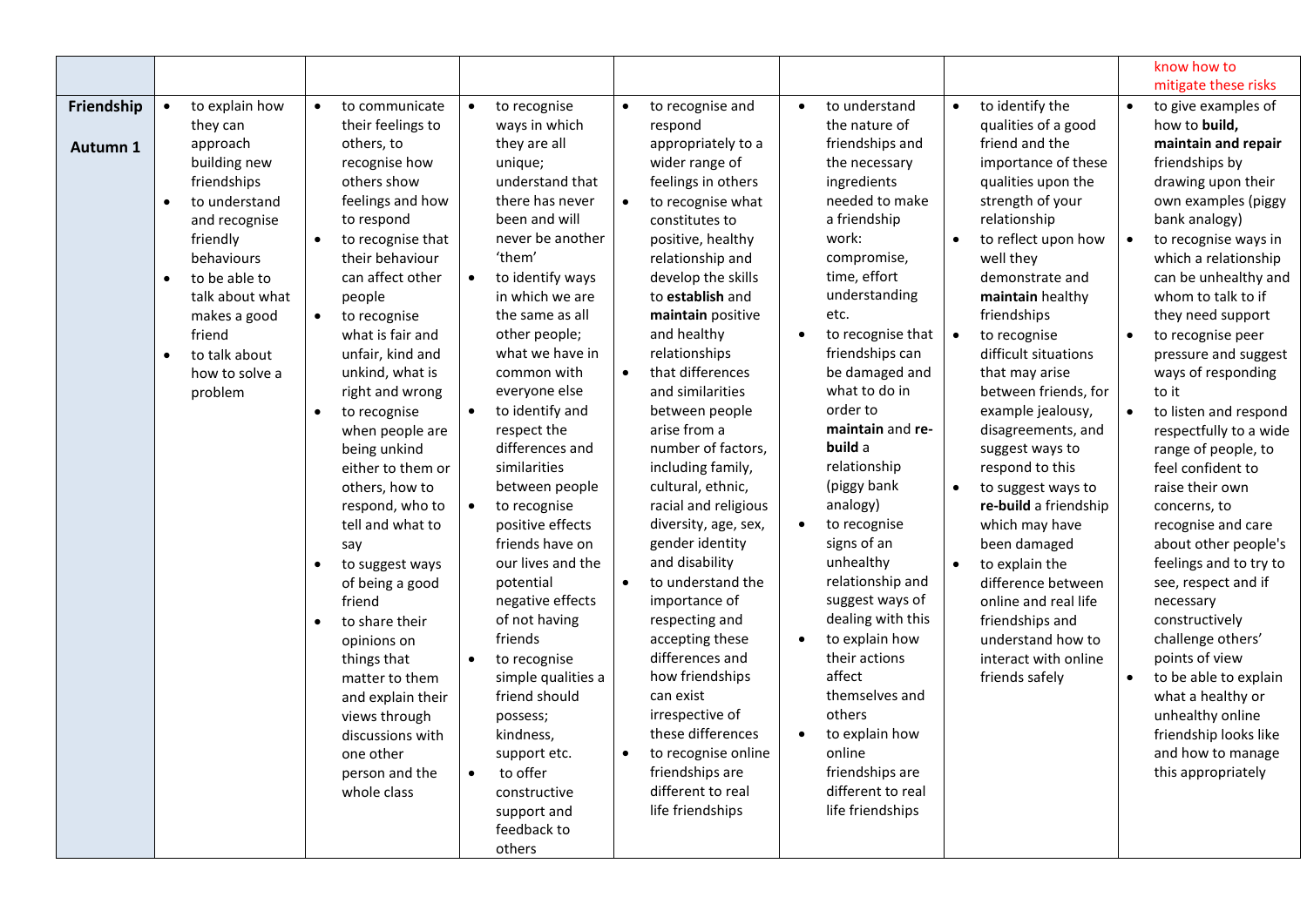| <b>Conflict</b><br><b>Resolution</b><br><b>Autumn 2</b> | Taught throughout<br>the year in response<br>to needs of the<br>children.<br>Key skills:<br>To be able<br>$\bullet$<br>to take<br>$turns \cdot To$<br>listen to<br>each other<br>To express<br>$\bullet$<br>feelings<br>appropriat<br>ely (linked<br>to Zones)<br>To begin to<br>$\bullet$<br>learn how<br>to solve a<br>problem | to listen to other<br>people and play<br>and work<br>cooperatively<br>(including<br>strategies to<br>resolve simple<br>arguments<br>through<br>negotiation)<br>$\bullet$<br>to recognise why<br>friends may fall<br>out but<br>understand that<br>this can be<br>repaired<br>to recognise the<br>$\bullet$<br>feelings that<br>arise with<br>conflict to<br>suggest simple<br>ways to resolve<br>conflict | to recognise<br>there can be<br>moments of<br>tension<br>between<br>friends which<br>can result in<br>conflict<br>to suggest<br>$\bullet$<br>when they<br>have<br>experienced<br>this and<br>feelings that<br>may have been<br>present<br>to collate a<br>$\bullet$<br>bank of simple<br>strategies to<br>mediate<br>conflict and<br>apply these to<br>hypothetical<br>scenarios | to be able to<br>$\bullet$<br>explain what<br>conflict between<br>friends means<br>$\bullet$<br>to recognise we all<br>have choices in<br>moments of<br>conflict<br>to understand the<br>$\bullet$<br>importance of<br>trying to see a<br>situation from the<br>other person's<br>point of view to<br>practise clearly<br>structured<br>dialogue to<br>express their<br>feelings and needs<br>$\bullet$<br>to recognise that<br>being assertive is a<br>way to<br>communicate<br>feelings, thoughts,<br>opinions and<br>beliefs in a<br>respectful, clear<br>and honest<br>manner | to understand why<br>$\bullet$<br>we are all affected<br>by conflict; human<br>nature to disagree<br>$\bullet$<br>to explain the<br>choices we have in<br>a moment of<br>conflict and how<br>our actions can<br>escalate or<br>deescalate a<br>situation<br>to have a bank of<br>$\bullet$<br>strategies for<br>resolving different<br>types of conflict;<br>gossiping,<br>exclusion, verbal<br>harassment etc.<br>$\bullet$<br>to suggest ways of<br>speaking<br>assertively to<br>challenge an idea<br>and understand<br>that this needs to<br>be done<br>respectfully<br>to understand<br>$\bullet$<br>conflict can occur<br>online through<br>communication | to be able to explain<br>$\bullet$<br>different reasons<br>for conflict between<br>friends<br>$\bullet$<br>to recognise why a<br>conflict can escalate<br>to understand the<br>$\bullet$<br>importance of<br>communication<br>(tone of voice and<br>body language)<br>when resolving<br>conflict can apply<br>strategies to a<br>scenario<br>$\bullet$<br>to understand<br>conflict can occur<br>online and<br>recognise<br>appropriate ways to<br>respond | to develop strategies<br>$\bullet$<br>to resolve disputes<br>and conflict through<br>negotiation and<br>appropriate<br>compromise and to<br>give rich and<br>constructive<br>feedback and support<br>to benefit others as<br>well as themselves<br>to recognise that<br>$\bullet$<br>conflict can arise for<br>a range of different<br>reasons<br>$\bullet$<br>to suggest<br>positive/helpful and<br>negative/unhelpful<br>ways of responding<br>to conflict<br>to identify the range<br>of emotions that<br>arise for both people<br>involved in conflict<br>to understand the<br>$\bullet$<br>importance of<br>dealing with conflict<br>appropriately in<br>order to maintain a<br>friendship<br>to understand<br>$\bullet$<br>conflict can occur<br>online and explain<br>how to respond<br>appropriately |
|---------------------------------------------------------|----------------------------------------------------------------------------------------------------------------------------------------------------------------------------------------------------------------------------------------------------------------------------------------------------------------------------------|-----------------------------------------------------------------------------------------------------------------------------------------------------------------------------------------------------------------------------------------------------------------------------------------------------------------------------------------------------------------------------------------------------------|----------------------------------------------------------------------------------------------------------------------------------------------------------------------------------------------------------------------------------------------------------------------------------------------------------------------------------------------------------------------------------|-----------------------------------------------------------------------------------------------------------------------------------------------------------------------------------------------------------------------------------------------------------------------------------------------------------------------------------------------------------------------------------------------------------------------------------------------------------------------------------------------------------------------------------------------------------------------------------|-----------------------------------------------------------------------------------------------------------------------------------------------------------------------------------------------------------------------------------------------------------------------------------------------------------------------------------------------------------------------------------------------------------------------------------------------------------------------------------------------------------------------------------------------------------------------------------------------------------------------------------------------------------------|------------------------------------------------------------------------------------------------------------------------------------------------------------------------------------------------------------------------------------------------------------------------------------------------------------------------------------------------------------------------------------------------------------------------------------------------------------|--------------------------------------------------------------------------------------------------------------------------------------------------------------------------------------------------------------------------------------------------------------------------------------------------------------------------------------------------------------------------------------------------------------------------------------------------------------------------------------------------------------------------------------------------------------------------------------------------------------------------------------------------------------------------------------------------------------------------------------------------------------------------------------------------------------|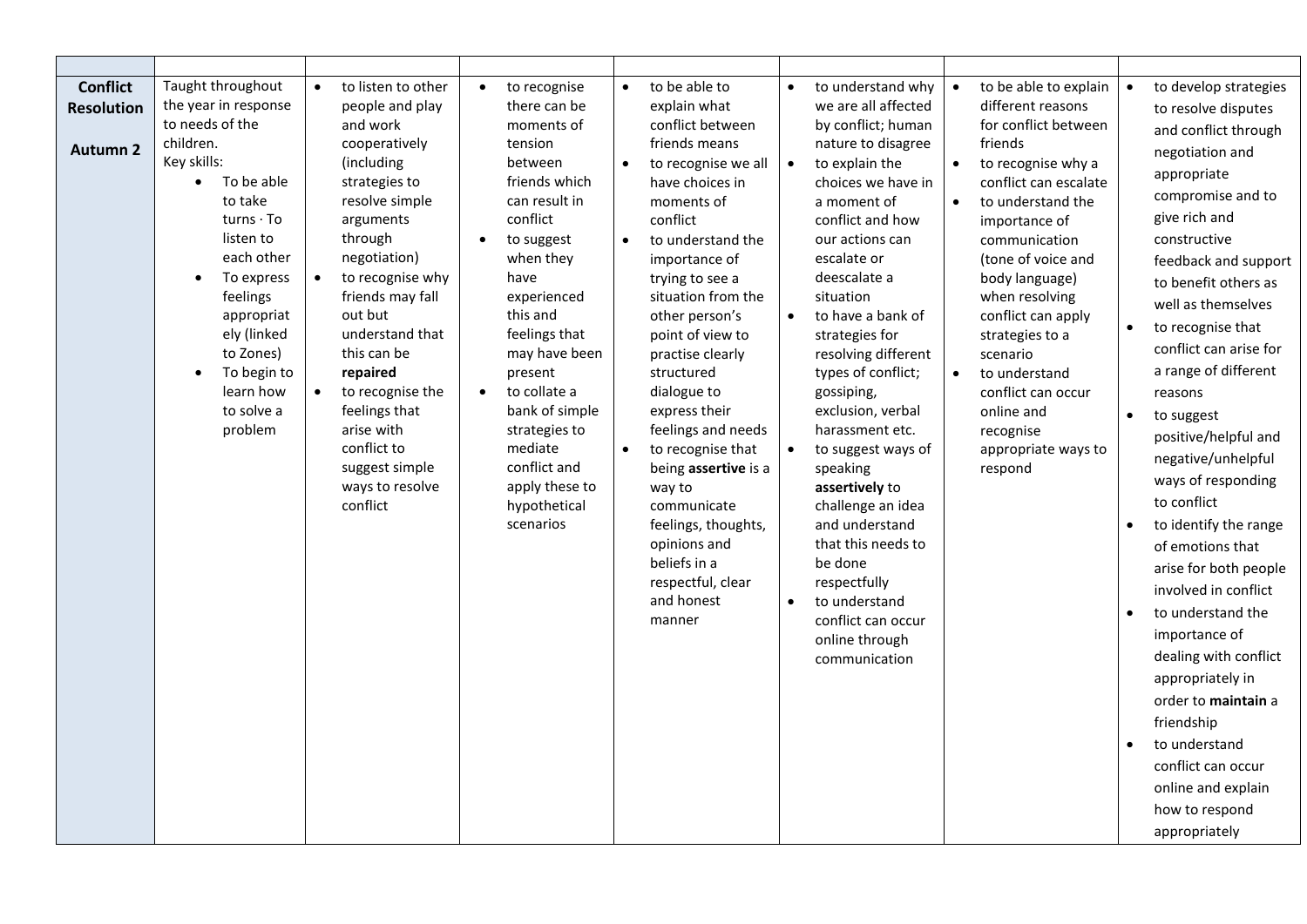| Anti-<br>bullying<br><b>Autumn 2</b>                                         | to<br>$\bullet$<br>understand<br>the term<br>bullying and<br>use it in a<br>sentence<br>to be able<br>to group<br>scenarios<br>into<br>bullying/not<br>-bullying | to understand<br>$\bullet$<br>that bullying is<br>different to<br>falling out with a<br>friend<br>to suggest<br>simple reasons<br>as to why<br>someone might<br>choose to bully<br>$\bullet$<br>to understand<br>how bullying can<br>make someone<br>feel<br>to be able to<br>$\bullet$<br>explain the<br>importance of<br>speaking to an<br>adult if they are<br>being bullied or<br>witness bullying | to be able to<br>explain the<br>different<br>between<br>bullying and<br>friendship<br>issues<br>to recognise<br>different types<br>of teasing and<br>bullying, to<br>understand<br>that these are<br>wrong and<br>unacceptable,<br>including<br>online<br>to suggest<br>ways of<br>responding to<br>bullying<br>to understand<br>their actions<br>have<br>consequences<br>on others | to clearly<br>$\bullet$<br>understand what<br>behaviours<br>constitute as<br>bullying, including<br>behaviour online<br>to be able to give<br>$\bullet$<br>thoughtful<br>suggestions as to<br>why a person may<br>choose to bully<br>and understand<br>how sometimes<br>the bully and the<br>victim may need<br>support<br>$\bullet$<br>suggest a range of<br>ways to help<br>someone who is<br>being bullied<br>$\bullet$<br>to understand the<br>importance of<br>telling someone if<br>you are being<br>bullied, including<br>online | to recognise<br>$\bullet$<br>bullying can take<br>place online,<br>outside of school,<br>because of<br>identity<br>can confidently<br>$\bullet$<br>suggest effects of<br>bullying on the<br>victim<br>to offer alternative<br>$\bullet$<br>solutions to<br>bullying and give<br>ways of<br>responding to it<br>to give examples<br>$\bullet$<br>of situations that<br>could lead to<br>someone choosing<br>to bully | to recognise<br>$\bullet$<br>bullying and abuse<br>in all its forms<br>(including<br>prejudice-based<br>bullying both in<br>person, online and<br>through social<br>media)<br>can recognise the<br>impact bullying can<br>have upon<br>someone's life;<br>emotionally,<br>relationships,<br>learning etc.<br>can suggest how<br>$\bullet$<br>the effects of<br>bullying can be long<br>lasting, may not<br>always be visible<br>and that the<br>damage may be<br>permanent<br>to explain a range<br>of actions they can<br>take if they are<br>being bullied or<br>witness it, including<br>online | to realise the nature<br>and consequences of<br>discrimination,<br>teasing, bullying and<br>aggressive<br>behaviours (including<br>cyber bullying, use of<br>prejudice-based<br>language, 'trolling',<br>how to respond and<br>ask for help)<br>to recognise and<br>challenge<br>stereotypes<br>to understand the<br>importance of<br>resisting the pressure<br>to conform, including<br>pressures online |
|------------------------------------------------------------------------------|------------------------------------------------------------------------------------------------------------------------------------------------------------------|--------------------------------------------------------------------------------------------------------------------------------------------------------------------------------------------------------------------------------------------------------------------------------------------------------------------------------------------------------------------------------------------------------|-------------------------------------------------------------------------------------------------------------------------------------------------------------------------------------------------------------------------------------------------------------------------------------------------------------------------------------------------------------------------------------|-----------------------------------------------------------------------------------------------------------------------------------------------------------------------------------------------------------------------------------------------------------------------------------------------------------------------------------------------------------------------------------------------------------------------------------------------------------------------------------------------------------------------------------------|---------------------------------------------------------------------------------------------------------------------------------------------------------------------------------------------------------------------------------------------------------------------------------------------------------------------------------------------------------------------------------------------------------------------|----------------------------------------------------------------------------------------------------------------------------------------------------------------------------------------------------------------------------------------------------------------------------------------------------------------------------------------------------------------------------------------------------------------------------------------------------------------------------------------------------------------------------------------------------------------------------------------------------|-----------------------------------------------------------------------------------------------------------------------------------------------------------------------------------------------------------------------------------------------------------------------------------------------------------------------------------------------------------------------------------------------------------|
| Online<br><b>Safety</b><br><b>Privacy and</b><br><b>Security</b><br>Spring 1 | to talk<br>about and<br>identify<br>people we<br>can trust<br>to know to<br>tell an adult<br>if<br>something<br>pops up                                          | to identify<br>$\bullet$<br>simple examples<br>of personal<br>information and<br>who is in my<br>trust club                                                                                                                                                                                                                                                                                            | to be able to list<br>$\bullet$<br>devices in my<br>house that are<br>connected to the<br>internet and how<br>they are used to<br>communicate<br>to describe and<br>$\bullet$<br>explain some<br>rules around<br>keeping my                                                                                                                                                         | to recognise more<br>$\bullet$<br>detailed examples<br>of personal<br>information and<br>why this should be<br>kept private and<br>only shared with<br>people in our trust<br>club<br>to tell an adult<br>$\bullet$<br>when I feel                                                                                                                                                                                                                                                                                                      | to explain how<br>$\bullet$<br>passwords can be<br>used to protect<br>personal<br>information and<br>how to make a<br>password strong                                                                                                                                                                                                                                                                               | to explain how<br>$\bullet$<br>many free apps or<br>services may read<br>and share private<br>information e.g.<br>friends, contacts or<br>GEOlocation                                                                                                                                                                                                                                                                                                                                                                                                                                              | to describe ways to<br>increase privacy on<br>apps and services<br>that provide privacy<br>settings.<br>to describe ways in<br>$\bullet$<br>which online content<br>may be scams to gain<br>money to or<br>information (e.g for<br>advert targeting)                                                                                                                                                      |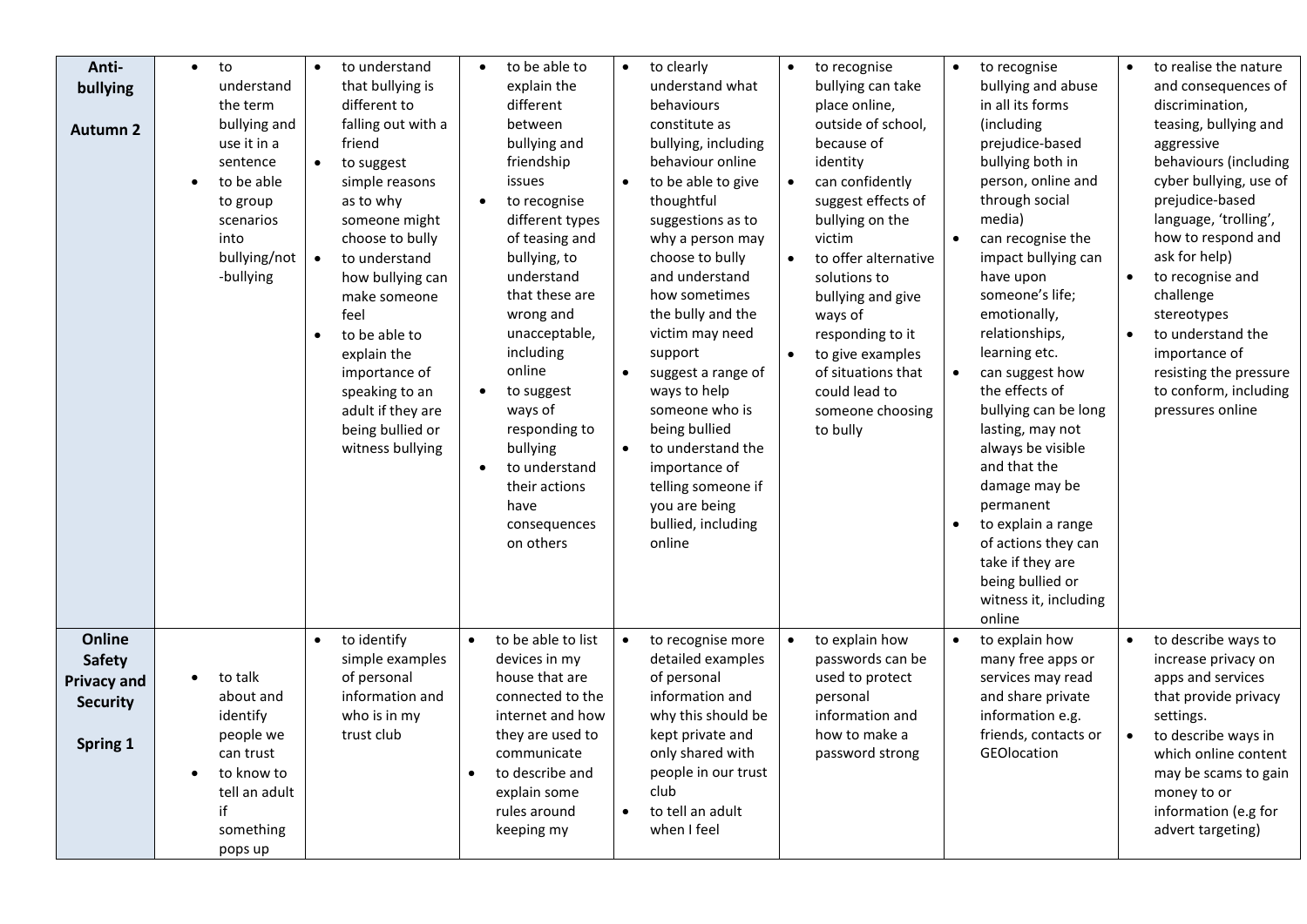|                                                                        | when I am<br>online                                                                                                                                                                |                                                                                                                                                                                                                                                                                                 | information<br>private                                                                                                                                                                                                                                                                                                                                                                            | pressured or<br>worried                                                                                                                                                                                                                                                                                                             |                                                                                                                                                                                                  |                                                                                                                                                                                                                                                              | to know the law<br>$\bullet$<br>about indecent<br>images                                                                                                                                                                    |
|------------------------------------------------------------------------|------------------------------------------------------------------------------------------------------------------------------------------------------------------------------------|-------------------------------------------------------------------------------------------------------------------------------------------------------------------------------------------------------------------------------------------------------------------------------------------------|---------------------------------------------------------------------------------------------------------------------------------------------------------------------------------------------------------------------------------------------------------------------------------------------------------------------------------------------------------------------------------------------------|-------------------------------------------------------------------------------------------------------------------------------------------------------------------------------------------------------------------------------------------------------------------------------------------------------------------------------------|--------------------------------------------------------------------------------------------------------------------------------------------------------------------------------------------------|--------------------------------------------------------------------------------------------------------------------------------------------------------------------------------------------------------------------------------------------------------------|-----------------------------------------------------------------------------------------------------------------------------------------------------------------------------------------------------------------------------|
| Online<br><b>Relationshi</b><br>ps<br>Spring 1                         | to know not<br>$\bullet$<br>to speak to<br>strangers<br>online<br>(linked to<br>real world)<br>To know<br>who to trust<br>when<br>someone<br>says<br>something<br>unkind<br>online | to recognise<br>some ways in<br>which the<br>internet can be<br>used to<br>communicate                                                                                                                                                                                                          | to know why it's<br>$\bullet$<br>important to be<br>considerate and<br>kind to people<br>online                                                                                                                                                                                                                                                                                                   | to explain risks of<br>communicating<br>with someone<br>online that I don't<br>know well and<br>how "knowing"<br>someone online is<br>different to<br>knowing someone<br>in real life<br>to know my online<br>actions have real<br>life consequences                                                                                | to explain what is<br>meant by<br>"trusting"<br>someone online<br>and how this is<br>different to<br>"liking" someone<br>$\bullet$<br>to explain how my<br>online behaviour<br>can affect others | to explain how my<br>$\bullet$<br>and other people's<br>feelings can be hurt<br>by what is said or<br>written online<br>$\bullet$<br>to know that<br>potentially some<br>people I<br>communicate with<br>online may want to<br>do me harm                    | to know how to make<br>positive contributions<br>and be part of online<br>communities<br>to show I understand<br>$\bullet$<br>my online<br>responsibilities for<br>the well-being of<br>others in my online<br>social group |
| Online<br>Health,<br><b>Well-being</b><br>and<br>Lifestyle<br>Spring 1 | to<br>$\bullet$<br>understand<br>and know<br>to only use<br>apps that<br>they have<br>discussed<br>with an<br>adult that<br>they trust                                             | to be able to<br>identify simple<br>rules that keep<br>us safe when<br>using technology<br>and give some<br>examples<br>to recognise how<br>to say/please<br>stop/l'll tell/ I'll<br>ask to somebody<br>who asks me to<br>do something<br>that makes me<br>feel sad.<br>embarrassed or<br>upset | to explain rules<br>$\bullet$<br>for staying safe<br>online in and<br>beyond the<br>home and give<br>some examples<br>$\bullet$<br>to recognise<br>there may be<br>people online<br>who could make<br>me feel sad,<br>embarrassed or<br>upset and if<br>something<br>happens that<br>makes me feel<br>like this, I can<br>give examples of<br>when and how<br>to speak to an<br>adult I can trust | to know the<br>$\bullet$<br>importance of<br>abiding by online<br>safety rules and<br>explain how to<br>report negative<br>behaviour<br>to be able to<br>$\bullet$<br>explain how<br>technology can<br>distract me from<br>important things I<br>should be doing<br>and suggest<br>strategies to help<br>me limit my screen<br>time | to explain why<br>having too much<br>screen time can<br>have a negative<br>impact on me and<br>give examples<br>to know how to<br>$\bullet$<br>block abusive<br>users on common<br>platforms     | to describe ways<br>$\bullet$<br>technology can<br>affect healthy sleep<br>and describe some<br>of the issues and<br>strategies to deal<br>with these<br>to know how to<br>$\bullet$<br>report online<br>bullying content<br>including how to<br>screen grab | to know why certain<br>online content or<br>games have age<br>restrictions and know<br>how to find this<br>information (PEGI,<br>BBFC)                                                                                      |
| Online<br>Self-image                                                   |                                                                                                                                                                                    |                                                                                                                                                                                                                                                                                                 |                                                                                                                                                                                                                                                                                                                                                                                                   |                                                                                                                                                                                                                                                                                                                                     |                                                                                                                                                                                                  |                                                                                                                                                                                                                                                              | to explain how and<br>$\bullet$<br>why people present<br>their identity                                                                                                                                                     |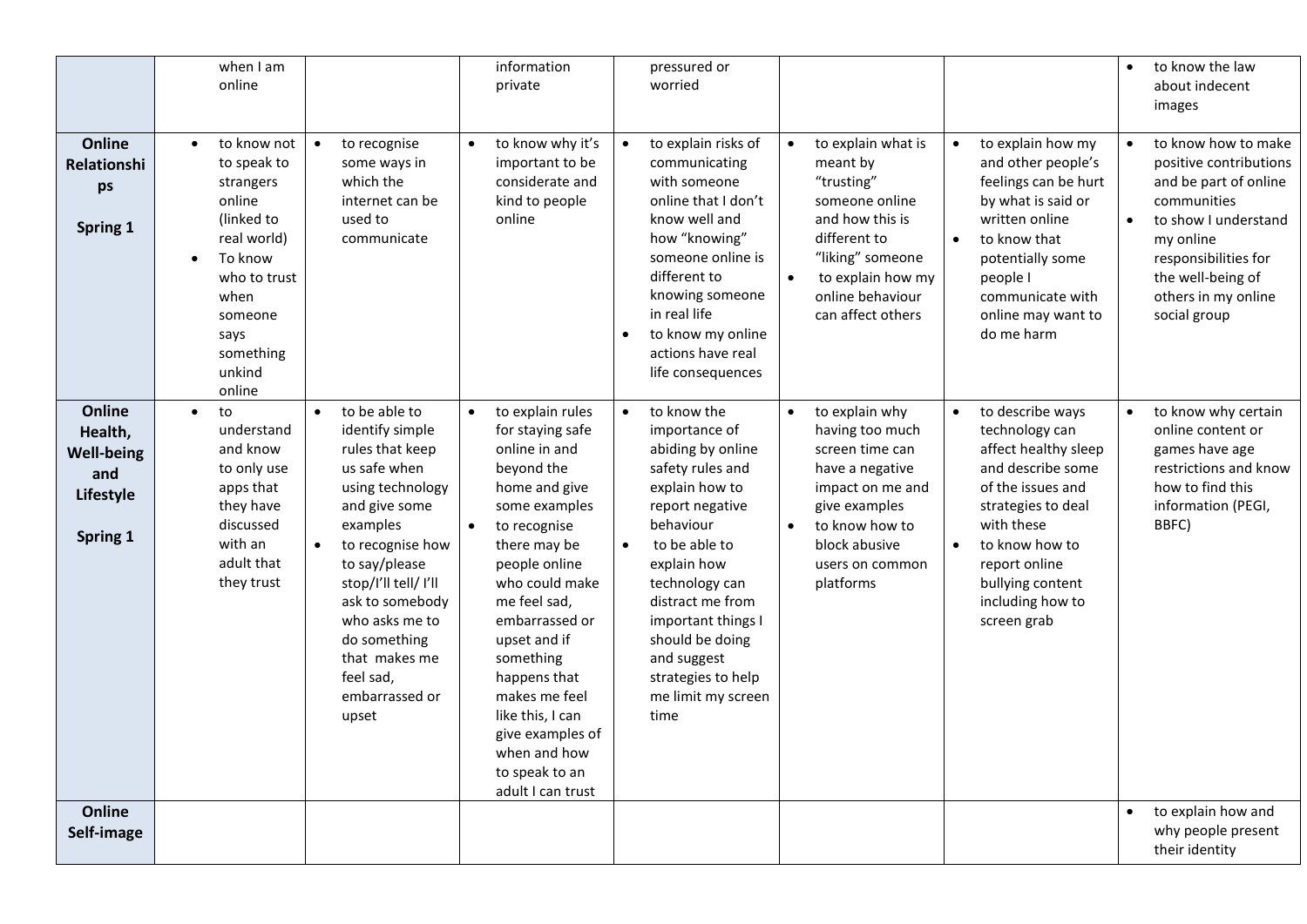| Spring 1                                                                                                                                         |                                                                                                                                                                                                                                                                                                                        |                                                                                                                                                                                                                                                                                                |                                                                                                                                                                                                                                                                                                      |                                                                                                                                                                                                                                                                                                                                        |                                                                                                                                                                                                                                                                                                                                                                       |                                                                                                                                                                                                                                                                                                                                                                              | differently online to<br>real life including<br>editing and filtering<br>pictures<br>to demonstrate<br>$\bullet$<br>responsible choices<br>about my online<br>identity                                                                                                                                             |
|--------------------------------------------------------------------------------------------------------------------------------------------------|------------------------------------------------------------------------------------------------------------------------------------------------------------------------------------------------------------------------------------------------------------------------------------------------------------------------|------------------------------------------------------------------------------------------------------------------------------------------------------------------------------------------------------------------------------------------------------------------------------------------------|------------------------------------------------------------------------------------------------------------------------------------------------------------------------------------------------------------------------------------------------------------------------------------------------------|----------------------------------------------------------------------------------------------------------------------------------------------------------------------------------------------------------------------------------------------------------------------------------------------------------------------------------------|-----------------------------------------------------------------------------------------------------------------------------------------------------------------------------------------------------------------------------------------------------------------------------------------------------------------------------------------------------------------------|------------------------------------------------------------------------------------------------------------------------------------------------------------------------------------------------------------------------------------------------------------------------------------------------------------------------------------------------------------------------------|--------------------------------------------------------------------------------------------------------------------------------------------------------------------------------------------------------------------------------------------------------------------------------------------------------------------|
| Online<br>Reputation<br>Spring 1                                                                                                                 |                                                                                                                                                                                                                                                                                                                        |                                                                                                                                                                                                                                                                                                |                                                                                                                                                                                                                                                                                                      |                                                                                                                                                                                                                                                                                                                                        |                                                                                                                                                                                                                                                                                                                                                                       | to identify<br>$\bullet$<br>information that I<br>should not put<br>online (including<br>content or images<br>about another<br>person) and what to<br>do if I am not sure<br>the content I want<br>to post is<br>appropriate or safe<br>to understand the<br>$\bullet$<br>importance of<br>gaining consent<br>when posting about<br>others                                   | to explain how I am<br>$\bullet$<br>developing an online<br>reputation which will<br>allow other people<br>form an opinion of<br>me (digital footprint)<br>to be able to give<br>examples from real<br>life                                                                                                        |
| Looking<br>after<br>ourselves<br>Wellbeing,<br>health,<br>safety<br><b>Spring 2</b><br><b>First aid</b><br><b>Drugs</b><br><b>Risk</b><br>Health | To know what is<br>$\bullet$<br>safe and unsafe<br>to go into and<br>onto our bodies,<br>including<br>medicines.<br>How to<br>$\bullet$<br>recognise and<br>report feelings<br>of being unsafe<br>or feeling bad<br>about any adult.<br>To be able to<br>$\bullet$<br>recognise simple<br>safe and unsafe<br>scenarios | to be able to<br>$\bullet$<br>explain simple<br>ways of keeping<br>our bodies<br>healthy<br>(exercise,<br>healthy eating,<br>staying safe)<br>to know why<br>people use<br>medicines<br>to explain simple<br>rules around<br>taking medicine<br>including: who<br>can give them to<br>you, the | to know about<br>$\bullet$<br>personal hygiene<br>and germs<br>including<br>bacteria, viruses,<br>how they are<br>spread and<br>treated, and the<br>importance of<br>handwashing<br>to understand<br>$\bullet$<br>the term risk and<br>how risk taking<br>can be a positive<br>and negative<br>thing | to understand the<br>$\bullet$<br>basic<br>characteristics of a<br>healthy lifestyle<br>including regular<br>exercise and the<br>impact of leading<br>an inactive<br>lifestyle<br>what is meant by<br>the term 'habit'<br>and why habits<br>can be hard to<br>change<br>to differentiate<br>$\bullet$<br>between the<br>terms, 'risk', | to understand the<br>$\bullet$<br>basic<br>characteristics of a<br>healthy lifestyle<br>and unhealthy<br>lifestyle choices<br>to understand the<br>$\bullet$<br>risks and effect<br>alcohol has on the<br>body<br>to know some<br>$\bullet$<br>laws about<br>drinking alcohol<br>to use basic<br>$\bullet$<br>techniques for<br>resisting pressure<br>to do something | $\bullet$<br>to recognise the<br>importance of<br>healthy habits and<br>lifestyle choices and<br>the negative impact<br>unhealthy habits<br>can have upon our<br>physical health and<br>wellbeing<br>to know the facts<br>$\bullet$<br>and science relating<br>to allergies,<br>immunisation and<br>vaccination<br>to recognise a range<br>$\bullet$<br>of legal and illegal | to learn which, why<br>$\bullet$<br>and how,<br>commonly available<br>substances and<br>drugs (including<br>alcohol, tobacco<br>and 'energy drinks')<br>can damage their<br>immediate and<br>future health and<br>safety; that some<br>are restricted and<br>some are illegal to<br>own, use and give<br>to others |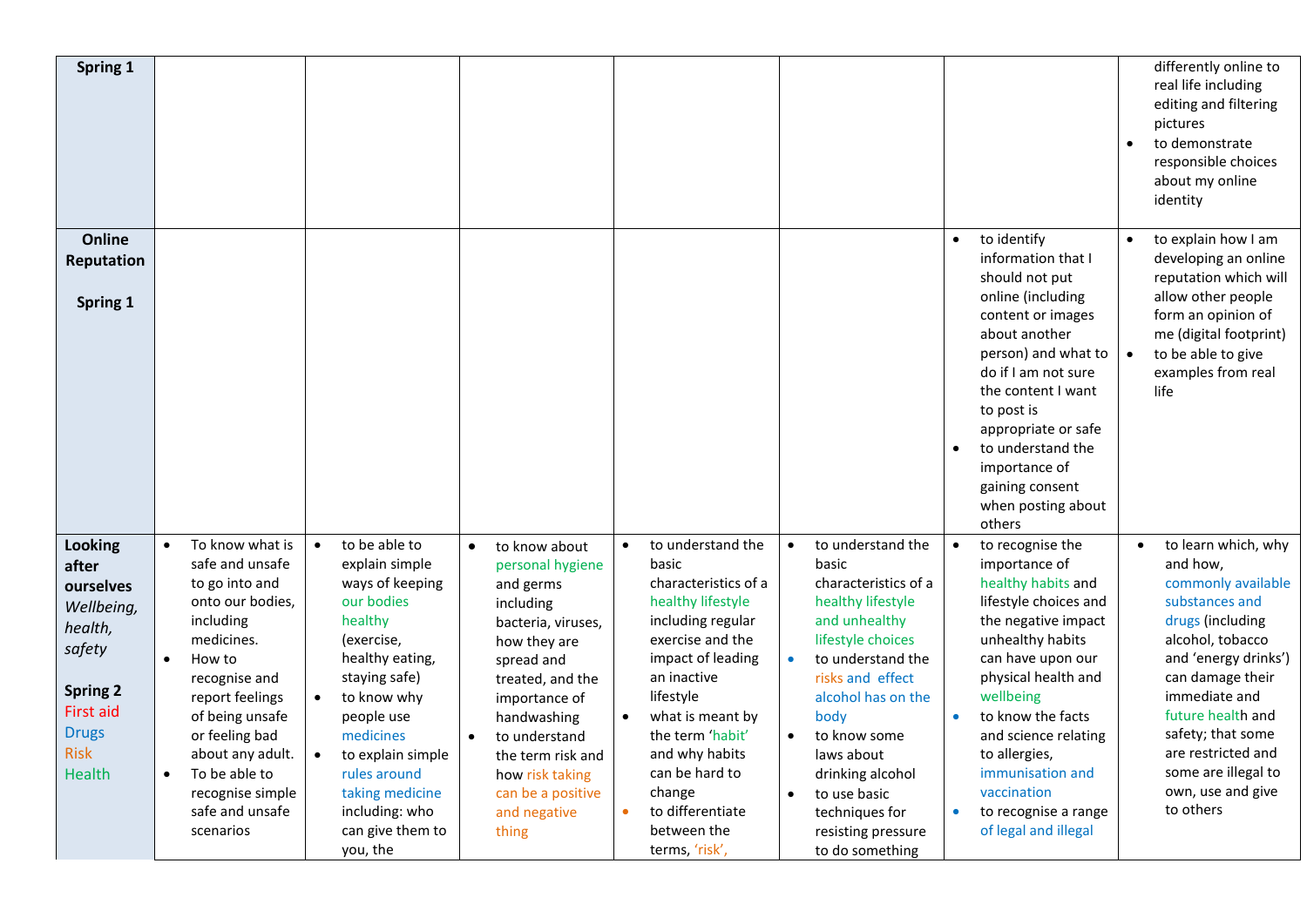| indoors and         | importance of              | recognise age-<br>$\bullet$ | 'danger' and                     | dangerous,                       | drugs, their risks          | to know the legal     |
|---------------------|----------------------------|-----------------------------|----------------------------------|----------------------------------|-----------------------------|-----------------------|
| outdoors.           | taking the right           | appropriate                 | 'hazard'                         | unhealthy,                       | and effects                 | consequences of       |
| How to<br>$\bullet$ | amount, the                | scenarios which             | to explain how too<br>$\bullet$  | to know how to<br>$\bullet$      | to develop<br>$\bullet$     | using these drugs     |
| recognise if        | dangers of mis-            | are safe or                 | much sun can be                  | ask for help when                | strategies to resist        | to be aware of the    |
| family              | use and                    | unsafe/risk or              | dangerous                        | faced with a                     | drug use including          | options for getting   |
| relationships are   | recognising                | no risk, such as            | (including links to              | situation that that              | assertiveness skills        | help, advice and      |
| making them         | including the              | how to cross the            | skin cancer) and                 | makes them                       | to recognise,               | support and how to    |
| feel unhappy or     | symbol for                 | road, rail and              | the ways the we                  | uncomfortable or                 | predict and assess          | advise others in      |
| unsafe, and how     | hazardous                  | water safety                | can protect                      | anxious or that                  | risks in different          | needs of support      |
| to seek help or     | products                   | to know when it             | ourselves against                | they think is                    | situations and              | to acquire the        |
| advice from         | to understand<br>$\bullet$ | is appropriate              | the associated                   | wrong                            | decide how to               | language needed to    |
| others if           | that too much              | for them to help            | risks, including                 | to know how to                   | manage them                 | resist peer pressure  |
| needed.             | sun is bad for             | someone who is              | basic road, rail,                | safely respond to                | responsibly and to          | to recognise how      |
| How to respond      | our skin                   | unwell or hurt              | water and fire                   | common injuries                  | use this as an              | their increasing      |
| safely and          | $\bullet$<br>to be able to | (nose bleed,                | safety                           | (bumped head,                    | opportunity to build        | independence          |
| appropriately to    | explain how to             | bumped head)                | to identify effects<br>$\bullet$ | cuts, burn etc)                  | resilience                  | brings increased      |
| adults they may     | protect our skin           | and when and                | of smoking on our                | and when to call                 | to know how to<br>$\bullet$ | responsibility to     |
| encounter (in all   | from the sun by            | how to call the             | health, including                | the emergency                    | seek support and            | keep themselves       |
| contexts,           | using sun cream            | emergency                   | passive smoking                  | services                         | advice if they feel         | and others safe       |
| including online)   | and avoiding               | services.                   | to know the rules<br>$\bullet$   | Cycling proficiency<br>$\bullet$ | pressured, anxious          | to know how and       |
| whom they do        | extended                   |                             | and laws to                      |                                  | or uncomfortable            | when to safely        |
| not know.           | periods of time            |                             | prevent smoking                  |                                  |                             | deliver simple first  |
| How to<br>$\bullet$ | in the sun.                |                             | to suggest reasons<br>$\bullet$  |                                  |                             | aid and how to        |
| recognise and       | to know basic<br>$\bullet$ |                             | as to why people                 |                                  |                             | make a clear          |
| report feelings     | road and                   |                             | smoke                            |                                  |                             | efficient call to the |
| of being unsafe     | pedestrian safety          |                             | to explain how<br>$\bullet$      |                                  |                             | emergency services    |
| or feeling bad      | rules                      |                             | pressure to                      |                                  |                             |                       |
| about any adult.    |                            |                             | behave in                        |                                  |                             | Sum 1                 |
| How to ask for      |                            |                             | unacceptable,                    |                                  |                             | to recognise the      |
| advice or help      |                            |                             | unhealthy or risky               |                                  |                             | benefits of leading   |
| for themselves      |                            |                             | ways can come                    |                                  |                             | a healthy lifestyle   |
| or others, and to   |                            |                             | from a variety of                |                                  |                             | and the               |
| keep trying until   |                            |                             | sources, including               |                                  |                             | consequences of       |
| they are heard.     |                            |                             | people they know                 |                                  |                             | leading an            |
| Where to get        |                            |                             | and the media                    |                                  |                             | unhealthy lifestyle   |
| advice e.g.         |                            |                             |                                  |                                  |                             | how to recognise      |
| family, school      |                            |                             |                                  |                                  |                             | early signs of        |
| and/or other        |                            |                             |                                  |                                  |                             | physical illness,     |
| sources.            |                            |                             |                                  |                                  |                             | such as weight loss,  |
|                     |                            |                             |                                  |                                  |                             | or unexplained        |
|                     |                            |                             |                                  |                                  |                             | changes to the        |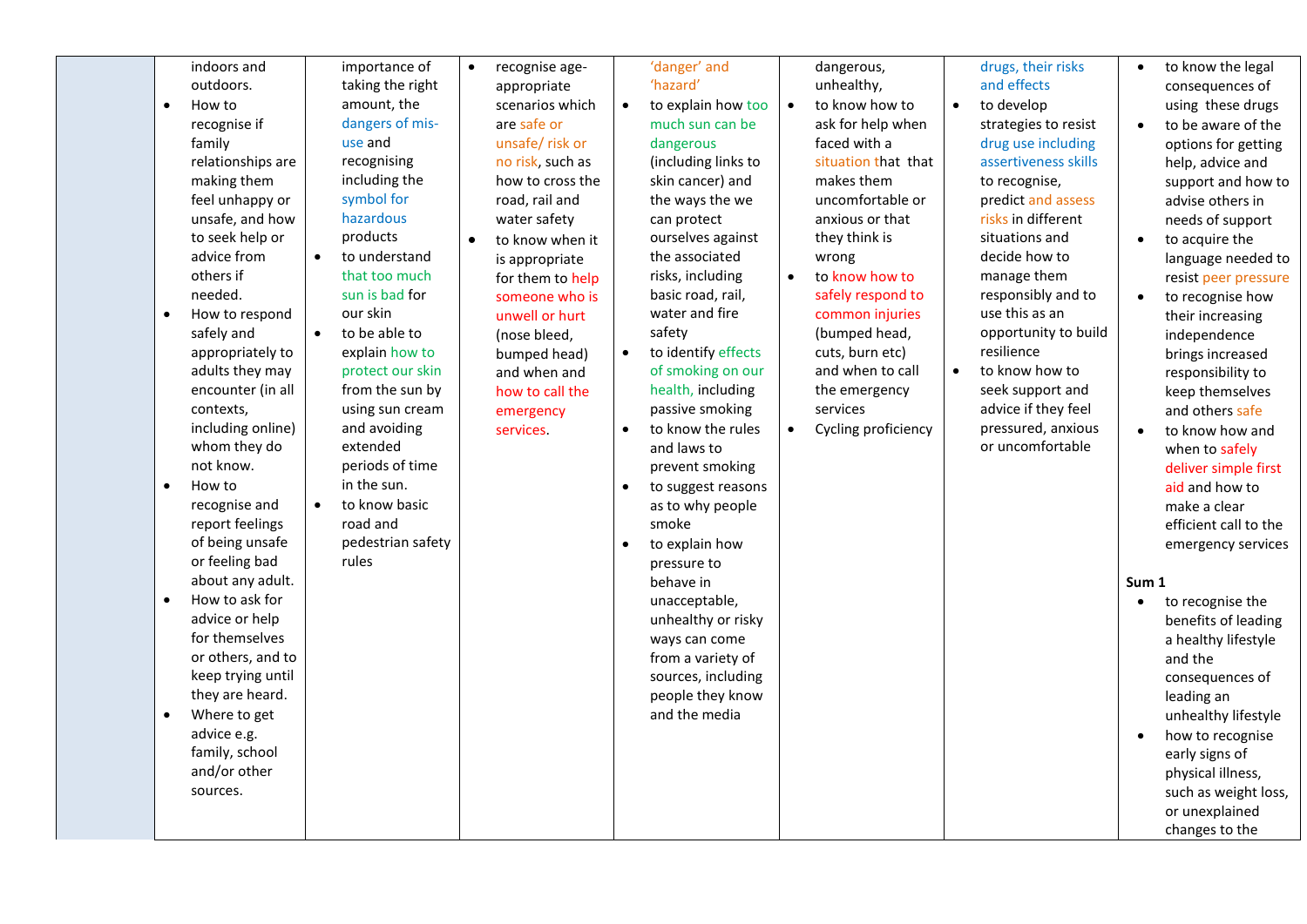|  |  |  |           | body and how to       |
|--|--|--|-----------|-----------------------|
|  |  |  |           | get help              |
|  |  |  | $\bullet$ | to know that          |
|  |  |  |           |                       |
|  |  |  |           | mental wellbeing is   |
|  |  |  |           | a normal part of      |
|  |  |  |           | daily life, in the    |
|  |  |  |           | same way as           |
|  |  |  |           |                       |
|  |  |  |           | physical health       |
|  |  |  | $\bullet$ | it is common for      |
|  |  |  |           | people to             |
|  |  |  |           | experience mental     |
|  |  |  |           |                       |
|  |  |  |           | ill health. For many  |
|  |  |  |           | people who do, the    |
|  |  |  |           | problems can be       |
|  |  |  |           | resolved if the right |
|  |  |  |           | support is made       |
|  |  |  |           |                       |
|  |  |  |           | available, especially |
|  |  |  |           | if accessed early     |
|  |  |  |           | enough.               |
|  |  |  | $\bullet$ | simple self-care      |
|  |  |  |           | techniques,           |
|  |  |  |           |                       |
|  |  |  |           | including the         |
|  |  |  |           | importance of rest,   |
|  |  |  |           | time spent with       |
|  |  |  |           | friends and family    |
|  |  |  |           | and the benefits of   |
|  |  |  |           | hobbies and           |
|  |  |  |           |                       |
|  |  |  |           | interests             |
|  |  |  | $\bullet$ | the importance of     |
|  |  |  |           | sufficient good       |
|  |  |  |           | quality sleep for     |
|  |  |  |           | good health and       |
|  |  |  |           |                       |
|  |  |  |           | that a lack of sleep  |
|  |  |  |           | can affect weight,    |
|  |  |  |           | mood and ability      |
|  |  |  | $\bullet$ | to recognise the      |
|  |  |  |           |                       |
|  |  |  |           | role of voluntary,    |
|  |  |  |           | community and         |
|  |  |  |           | pressure groups,      |
|  |  |  |           | especially in         |
|  |  |  |           | relation to health    |
|  |  |  |           |                       |
|  |  |  |           | and wellbeing         |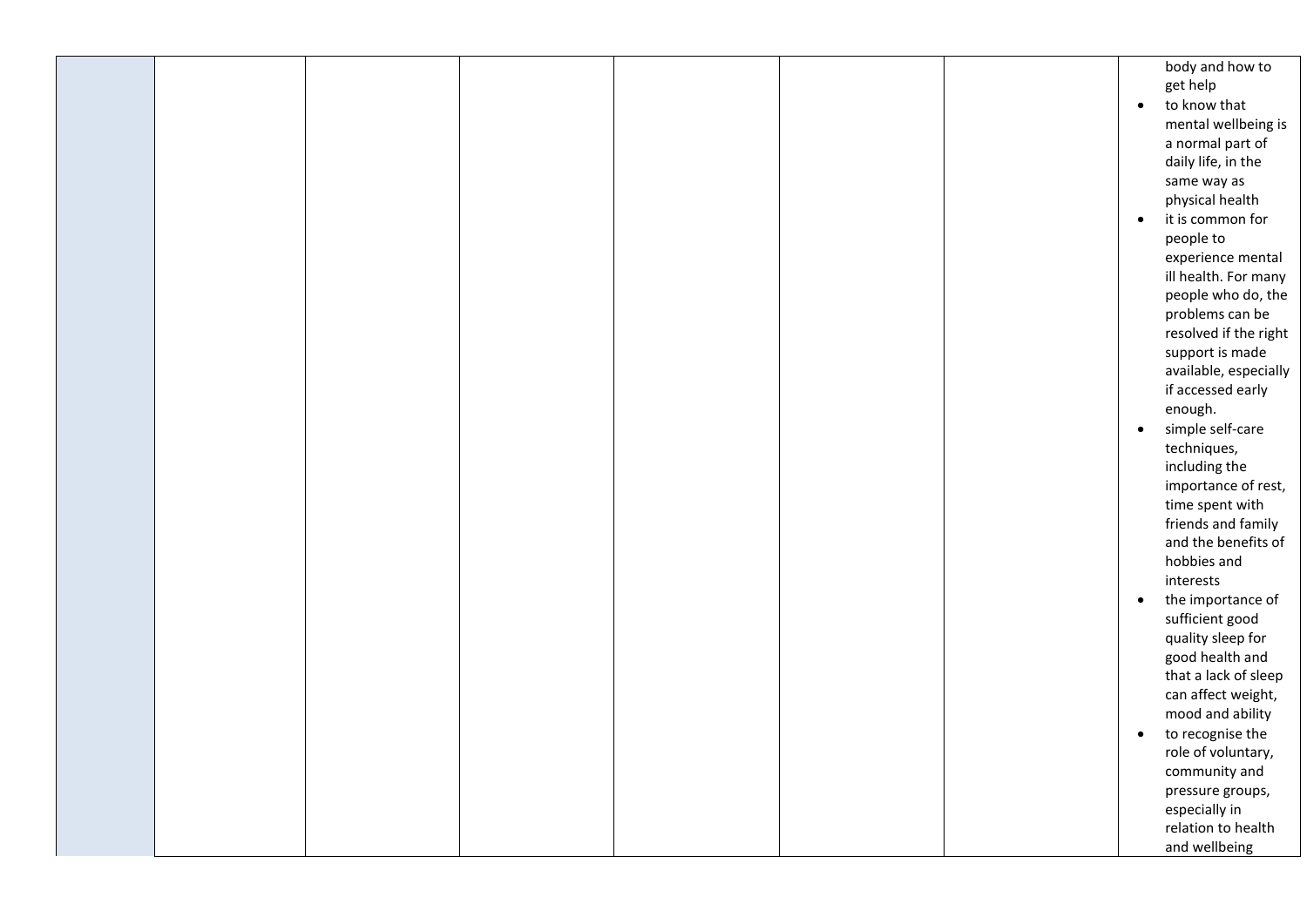|                                                                                                                |                                   |                                                                                                                                                                                                                                                                                                                                                      |           |                                                                                                                                                                                                                                                                                                                                                                                                                                                                                                                                                        |                                                                                         |                                                                                                                                                                                                                                                                                                                                                                                                                                                                                                                                                     |                                                               |                                                                                                                                                                                                                                                                                                                                                                                                                                                                                                                                                                                   |                                                  |                                                                                                                                                                                                                                                                                                                                                                                                                                                                                                                                                                                                                              |                                                                                                      |                                                                                                                                                                                                                                                                                                                                                                                                                                                                                                                                                                                                                                                  | $\bullet$ | how and when to<br>seek support<br>including which<br>adults to speak to<br>in school if they are<br>worried about their<br>health.<br>Cycling/road<br>proficiency |
|----------------------------------------------------------------------------------------------------------------|-----------------------------------|------------------------------------------------------------------------------------------------------------------------------------------------------------------------------------------------------------------------------------------------------------------------------------------------------------------------------------------------------|-----------|--------------------------------------------------------------------------------------------------------------------------------------------------------------------------------------------------------------------------------------------------------------------------------------------------------------------------------------------------------------------------------------------------------------------------------------------------------------------------------------------------------------------------------------------------------|-----------------------------------------------------------------------------------------|-----------------------------------------------------------------------------------------------------------------------------------------------------------------------------------------------------------------------------------------------------------------------------------------------------------------------------------------------------------------------------------------------------------------------------------------------------------------------------------------------------------------------------------------------------|---------------------------------------------------------------|-----------------------------------------------------------------------------------------------------------------------------------------------------------------------------------------------------------------------------------------------------------------------------------------------------------------------------------------------------------------------------------------------------------------------------------------------------------------------------------------------------------------------------------------------------------------------------------|--------------------------------------------------|------------------------------------------------------------------------------------------------------------------------------------------------------------------------------------------------------------------------------------------------------------------------------------------------------------------------------------------------------------------------------------------------------------------------------------------------------------------------------------------------------------------------------------------------------------------------------------------------------------------------------|------------------------------------------------------------------------------------------------------|--------------------------------------------------------------------------------------------------------------------------------------------------------------------------------------------------------------------------------------------------------------------------------------------------------------------------------------------------------------------------------------------------------------------------------------------------------------------------------------------------------------------------------------------------------------------------------------------------------------------------------------------------|-----------|--------------------------------------------------------------------------------------------------------------------------------------------------------------------|
| Living in<br>the wider<br>world<br><b>Financial</b><br>capability,<br>citizenship,<br>environme<br>nt<br>Sum 1 | $\bullet$<br>and<br>other<br>when | <b>Explain some</b><br>similarities<br>differences<br>between life in<br>this country<br>and life in<br>countries,<br>drawing on<br>knowledge<br>from stories,<br>non-fiction<br>texts and -<br>appropriate -<br>maps (ELG)<br>Talk about the<br>lives of the<br>people around<br>them and their<br>roles in society<br>(ELG). (Past<br>and Present) | $\bullet$ | to understand<br>the role of<br>people who help<br>in their<br>community<br>to appreciate the<br>range of<br>national,<br>regional,<br>religious and<br>ethnic identities<br>in the United<br>Kingdom;<br>to be aware that<br>people in our<br>community have<br>different needs<br>and be able to<br>recognise some<br>examples of<br>disabilities,<br>including things<br>in place to<br>support this<br>(assisted traffic<br>lights, disability<br>parking etc.)<br>to know about<br>the<br>responsibilities<br>of looking after<br>their immediate | $\bullet$<br>$\bullet$<br>$\bullet$<br>$\bullet$<br>$\bullet$<br>$\bullet$<br>$\bullet$ | what being part<br>of a community<br>means, locally,<br>nationally and<br>internationally<br>to recognise the<br>different people<br>and groups that<br>make up their<br>community<br>to understand<br>why we need<br>money and<br>where it comes<br>from<br>to consider the<br>different ways in<br>which money<br>can be used<br>to understand<br>the difference<br>between needs<br>and wants<br>to understand<br>the role of<br>charity and<br>where donated<br>money goes<br>to have a basic<br>understanding of<br>consumer<br>responsibility | $\bullet$<br>$\bullet$<br>$\bullet$<br>$\bullet$<br>$\bullet$ | to know that our<br>community is<br>made up of<br>different people<br>(faiths, disabilities,<br>ages) and to<br>understand how to<br>help those in your<br>community<br>To recognise a<br>range of jobs that<br>people have in<br>order to earn<br>money and other<br>ways people may<br>get money (pocket<br>money,<br>inheritance etc)<br>to understand why<br>and how to save<br>money<br>understand that<br>making<br>comparisons<br>between costs is<br>important in<br>managing your<br>money<br>to understand that<br>individuals and<br>families may need<br>or choose to | $\bullet$<br>$\bullet$<br>$\bullet$<br>$\bullet$ | to understand the<br>different kinds of<br>responsibilities,<br>rights and duties<br>at home, at<br>school, in the<br>community<br>to know about the<br>different groups<br>(faiths, culture,<br>ages) that make<br>up their<br>community; what<br>living in a<br>community means<br>to be aware of a<br>range of different<br>needs within the<br>community<br>(disabilities, ages)<br>and the facilities in<br>place to support<br>these (parking,<br>toilets, traffic<br>lights)<br>to understand that<br>resources can be<br>allocated in<br>different ways and<br>that these<br>economic choices<br>affect individuals, | $\bullet$<br>$\bullet$<br>$\bullet$<br>$\bullet$<br>$\bullet$<br>$\bullet$<br>$\bullet$<br>$\bullet$ | to understand the<br>term diversity and<br>the benefits of<br>living in a diverse<br>community<br>to be identify a<br>range of needs<br>within in their<br>community<br>including; a range of<br>disabilities, the<br>elderly etc.<br>what democracy is,<br>and about the basic<br>institutions that<br>support it locally<br>and nationally;<br>how to bring about<br>change<br>to know there are a<br>range of salaries for<br>different jobs<br>to understand<br>'value for money'<br>to know what is<br>deducted from<br>earnings and why<br>to consider degrees<br>of risk and the<br>possible<br>consequences of<br>taking financial risks |           | Sum1 continue with<br>health ed see above                                                                                                                          |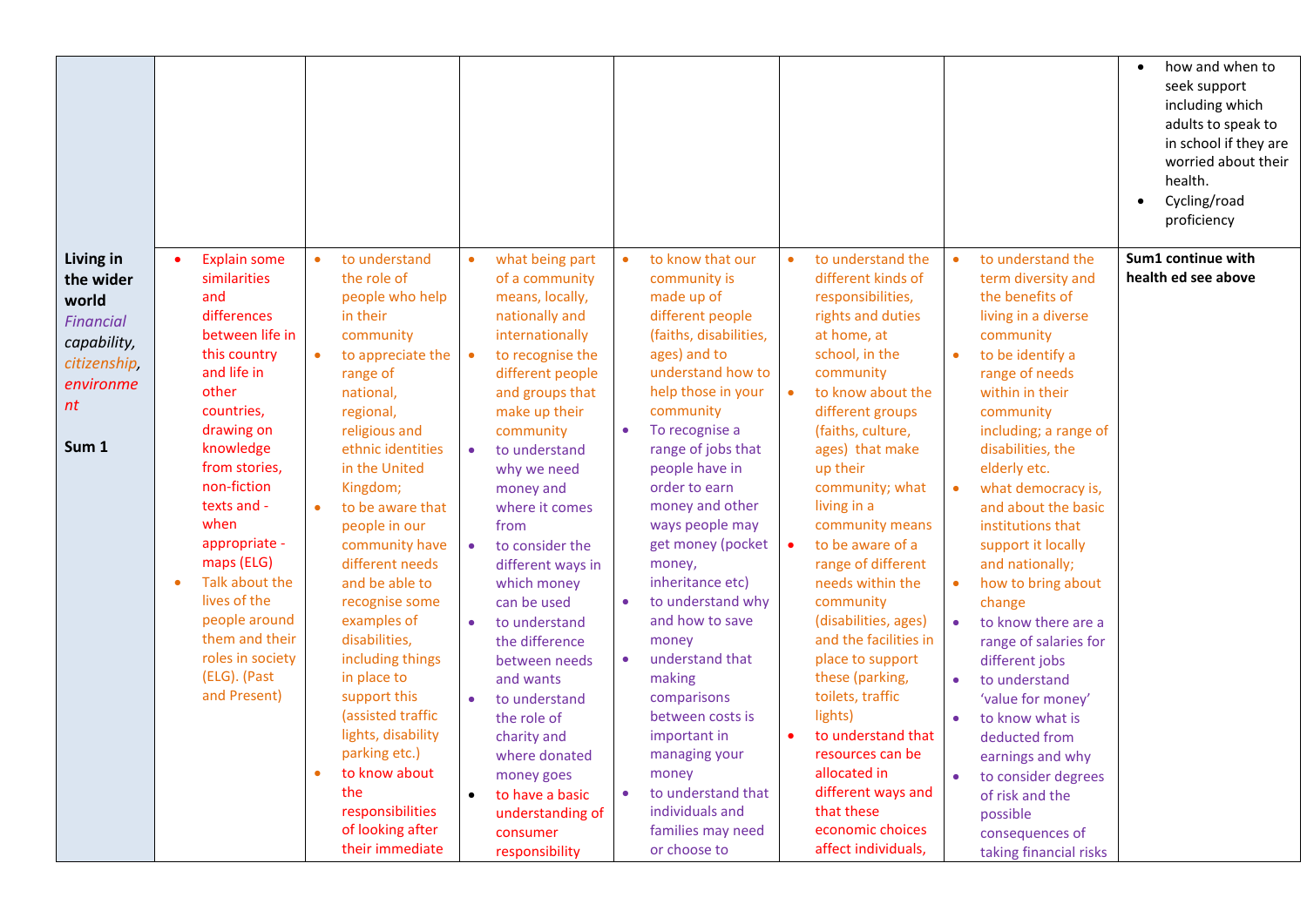|                         |                                   | environment<br>(not littering<br>etc.) and things<br>they can do to<br>protect the<br>wider world<br>(single use<br>plastic,<br>destruction of<br>green spaces,<br>habitats and<br>animal) | and impact on<br>environment                   | spend their money<br>in different ways<br>which includes<br>budgeting and<br>saving<br>to know how<br>$\bullet$<br>money can make<br>things different for<br>other people here<br>and in other<br>countries<br>to understand how<br>$\bullet$<br>we choose to<br>spend our money<br>has impact on the<br>environment<br>(single use, fair<br>trade, air miles) | communities and<br>the sustainability<br>of the<br>environment<br>across the world | to understand the<br>$\bullet$<br>term fair trade and<br>what it means<br>to consider the<br>$\bullet$<br>needs of the global<br>environment and<br>the impact of<br>consumer choices |                                              |
|-------------------------|-----------------------------------|--------------------------------------------------------------------------------------------------------------------------------------------------------------------------------------------|------------------------------------------------|----------------------------------------------------------------------------------------------------------------------------------------------------------------------------------------------------------------------------------------------------------------------------------------------------------------------------------------------------------------|------------------------------------------------------------------------------------|---------------------------------------------------------------------------------------------------------------------------------------------------------------------------------------|----------------------------------------------|
| Relationshi             | to know<br>$\bullet$<br>what a    | to be able to<br>express good                                                                                                                                                              | to be able to<br>$\bullet$                     | to develop<br>$\bullet$                                                                                                                                                                                                                                                                                                                                        | to be able to<br>$\bullet$<br>identify some of                                     | to understand that<br>$\bullet$                                                                                                                                                       | that marriage or a<br>civil partnership      |
| ps and Sex<br>education | family is                         | and not so good                                                                                                                                                                            | express a range<br>of good and not             | vocabulary to<br>accurately                                                                                                                                                                                                                                                                                                                                    | the changes they                                                                   | relationships can<br>take many forms                                                                                                                                                  | represent a formal                           |
|                         | and how<br>they are               | feelings and to<br>develop simple                                                                                                                                                          | so good feelings<br>and explain                | describe feelings<br>that might arise                                                                                                                                                                                                                                                                                                                          | will face as they<br>become a                                                      | (including marriage)<br>and that two people                                                                                                                                           | and legally<br>recognised                    |
| Summer 2                | unique                            | strategies for                                                                                                                                                                             | when they have                                 | with change and                                                                                                                                                                                                                                                                                                                                                | teenager (physical                                                                 | who love and care                                                                                                                                                                     | commitment of two                            |
|                         | To know<br>$\bullet$<br>the names | managing<br>feelings                                                                                                                                                                       | felt this way<br>to develop an<br>$\bullet$    | as they get older<br>to recognise<br>$\bullet$                                                                                                                                                                                                                                                                                                                 | and emotional)<br>and the reasons                                                  | for one another can<br>be in a committed                                                                                                                                              | people to each other<br>which is intended to |
|                         | of different                      | the difference<br>$\bullet$                                                                                                                                                                | understanding of                               | different types of                                                                                                                                                                                                                                                                                                                                             | for theses changes                                                                 | relationship and not                                                                                                                                                                  | be lifelong                                  |
|                         | parts of our<br>body              | between secrets<br>and nice                                                                                                                                                                | the importance<br>of recognising               | relationship,<br>including those                                                                                                                                                                                                                                                                                                                               | to be able to<br>$\bullet$<br>identify that                                        | be married or in a<br>civil partnership                                                                                                                                               | to know about the<br>difference between,     |
|                         | including                         | surprises (that                                                                                                                                                                            | feelings                                       | between                                                                                                                                                                                                                                                                                                                                                        | reproduction                                                                       | to recognise that<br>$\bullet$                                                                                                                                                        | and understand the                           |
|                         | penis and<br>vagina               | everyone will<br>find out about                                                                                                                                                            | $\bullet$<br>recognise that<br>families can be | acquaintances,<br>friends, relatives                                                                                                                                                                                                                                                                                                                           | needs a sperm and<br>an egg                                                        | prejudice is wrong<br>and express how                                                                                                                                                 | possible issues and<br>feelings experienced  |
|                         | To<br>$\bullet$                   | eventually) and                                                                                                                                                                            | different                                      | and families                                                                                                                                                                                                                                                                                                                                                   | develop an                                                                         | they may challenge                                                                                                                                                                    | in relation to sex,                          |
|                         | understand<br>that our            | the importance<br>of not keeping                                                                                                                                                           | to understand<br>$\bullet$                     | to be able to<br>explain how                                                                                                                                                                                                                                                                                                                                   | understanding of<br>additional care                                                | it<br>to understand the<br>$\bullet$                                                                                                                                                  | gender identity and<br>sexual orientation    |
|                         | pants                             | any secret that                                                                                                                                                                            | that there are<br>physical                     | families may be                                                                                                                                                                                                                                                                                                                                                | that is needed in                                                                  | changes involved in                                                                                                                                                                   | to understand that                           |
|                         | protect our                       | makes them feel                                                                                                                                                                            | differences                                    | different and                                                                                                                                                                                                                                                                                                                                                  | order to keep your                                                                 | puberty and how to                                                                                                                                                                    | love can be                                  |
|                         | private                           | uncomfortable,                                                                                                                                                                             | between boys                                   | things they often                                                                                                                                                                                                                                                                                                                                              | body clean as you                                                                  | manage their                                                                                                                                                                          | expressed in many                            |
|                         | parts<br>To know                  | anxious or afraid<br>to be able to                                                                                                                                                         | and girls but<br>their likes and               | have in common                                                                                                                                                                                                                                                                                                                                                 | grow up<br>to understand in                                                        | feelings that may<br>arise during this                                                                                                                                                | ways, including but<br>not exclusively sex   |
|                         | what to say                       | explain what                                                                                                                                                                               |                                                | to recognise the<br>role of their family                                                                                                                                                                                                                                                                                                                       | more detail                                                                        | time                                                                                                                                                                                  |                                              |
|                         |                                   |                                                                                                                                                                                            |                                                |                                                                                                                                                                                                                                                                                                                                                                |                                                                                    |                                                                                                                                                                                       |                                              |